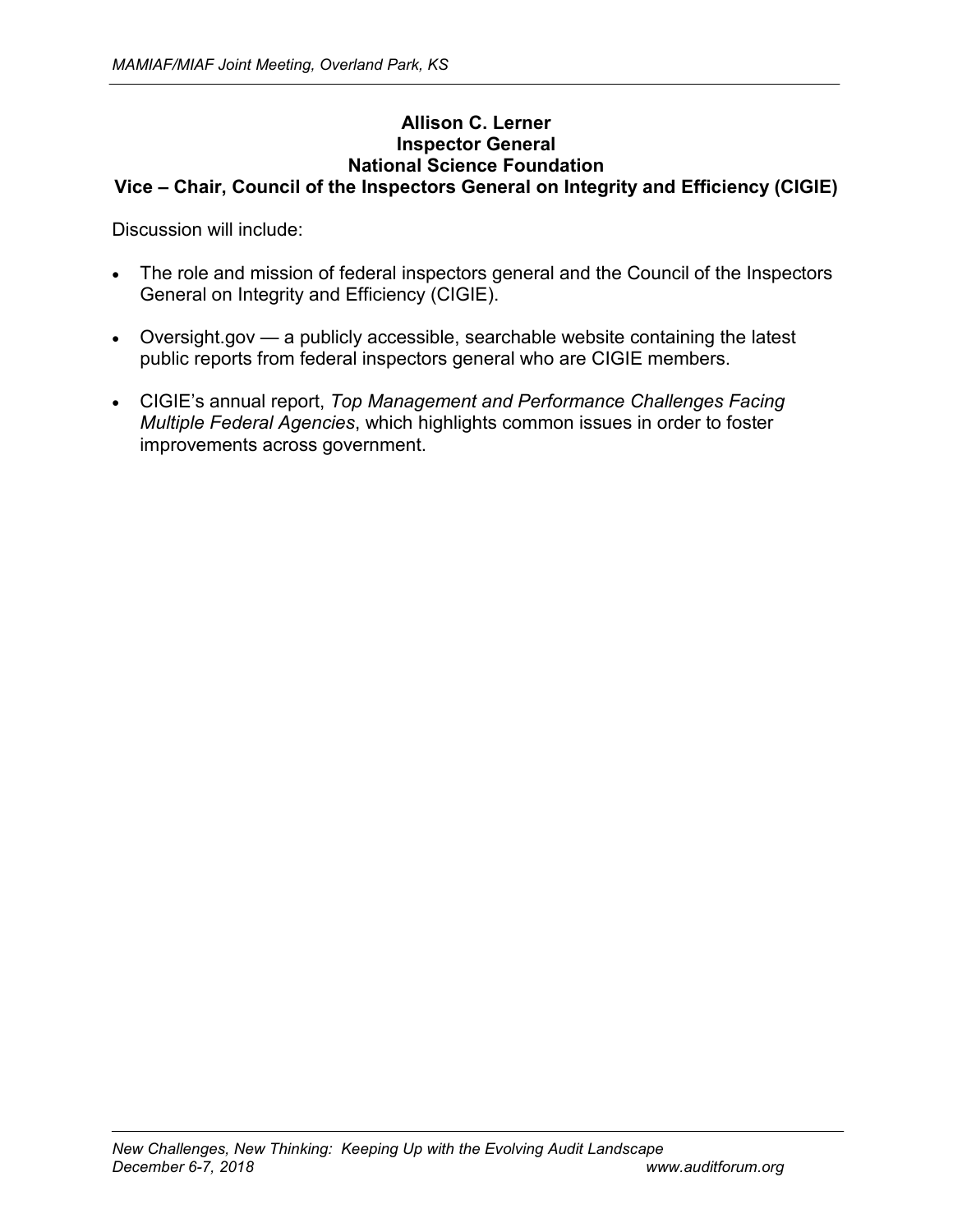## **Tammy R. Waymire, PhD, CPA Associate Professor of Accounting College of Business Middle Tennessee State University**

# **Learning Objectives:**

- Understand the threats to rational decision-making
- Differentiate between System I and System II thinking
- Understand the implications of cognitive decision-making biases in the quest for ethical decision making
- Understand specific cognitive biases including:
	- o Overconfidence
	- o Anchoring
	- o Escalation of commitment
	- o Confirmation bias
	- o Hindsight bias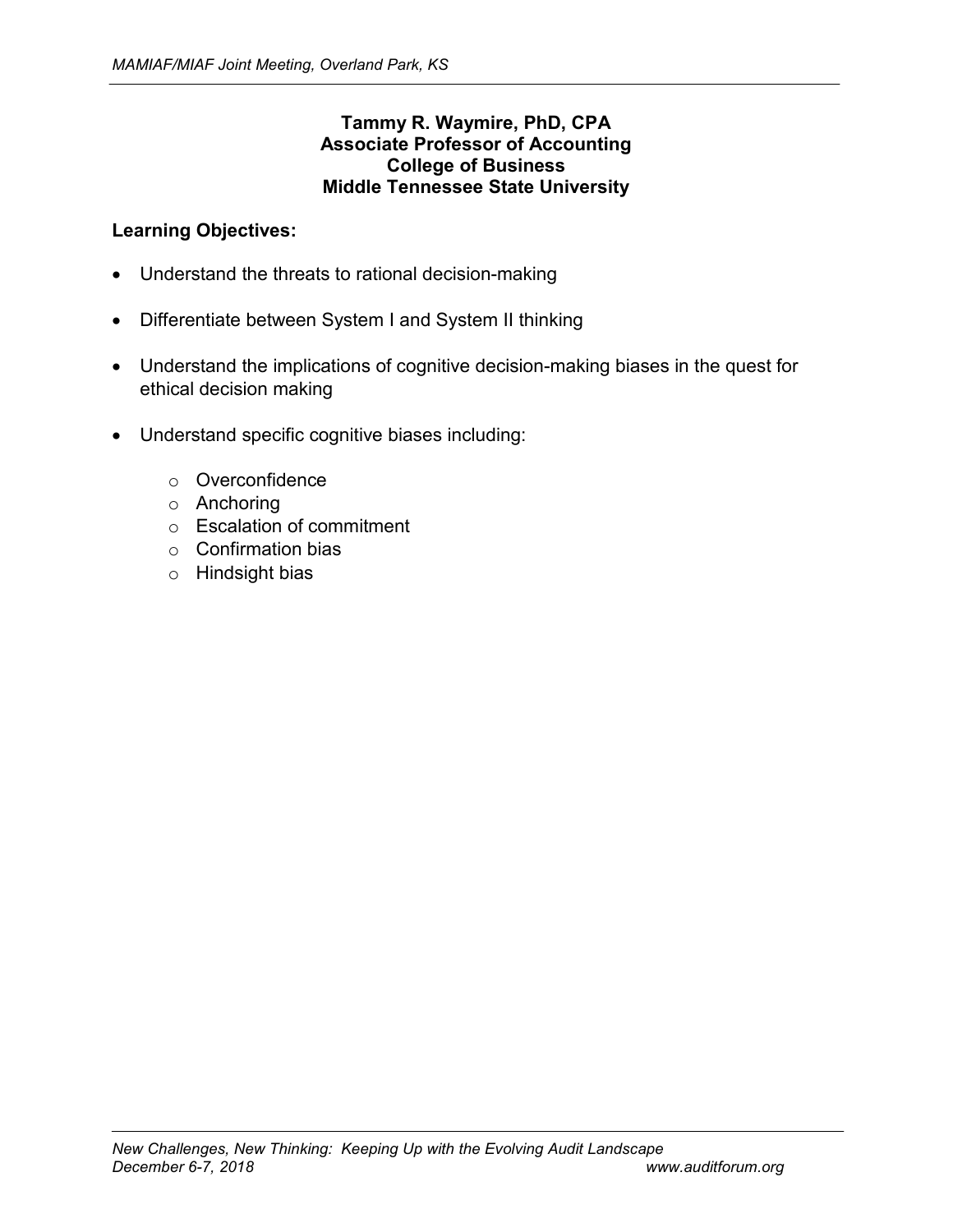## **Geoffrey F. Jenista, MBA, MA Cybersecurity Advisor, Region VII (MO, KS, IA, NE) Cybersecurity and Infrastructure Security Agency Cybersecurity Division Stakeholder Engagement and Cyber Infrastructure Resilience U.S. Department of Homeland Security**

## **Learning Objectives:**

- How do you measure successful cybersecurity efforts?
- Who is accountable for cybersecurity?
- What's at risk?
- Have you identified the potential consequences if your systems are compromised?
- Have you planned for cyber incident management and exercised that plan?
- Can you sustain operations of critical processes following a significant cyber incident?
- How do these questions apply to your organization?

### **Knowledge:**

Describe what risk and vulnerabilities are.

### **Comprehension:**

Identify all the risks associated to your business organization.

Identify all the vulnerabilities to your business organization.

Describe what mitigating actions can be taken within your organization.

### **Application:**

Choose and schedule the application of mitigating controls.

Apply security controls to mitigate risk and vulnerabilities.

### **Evaluation:**

Examine the application of the chosen mitigations to determine if they have reduced your risks and vulnerabilities.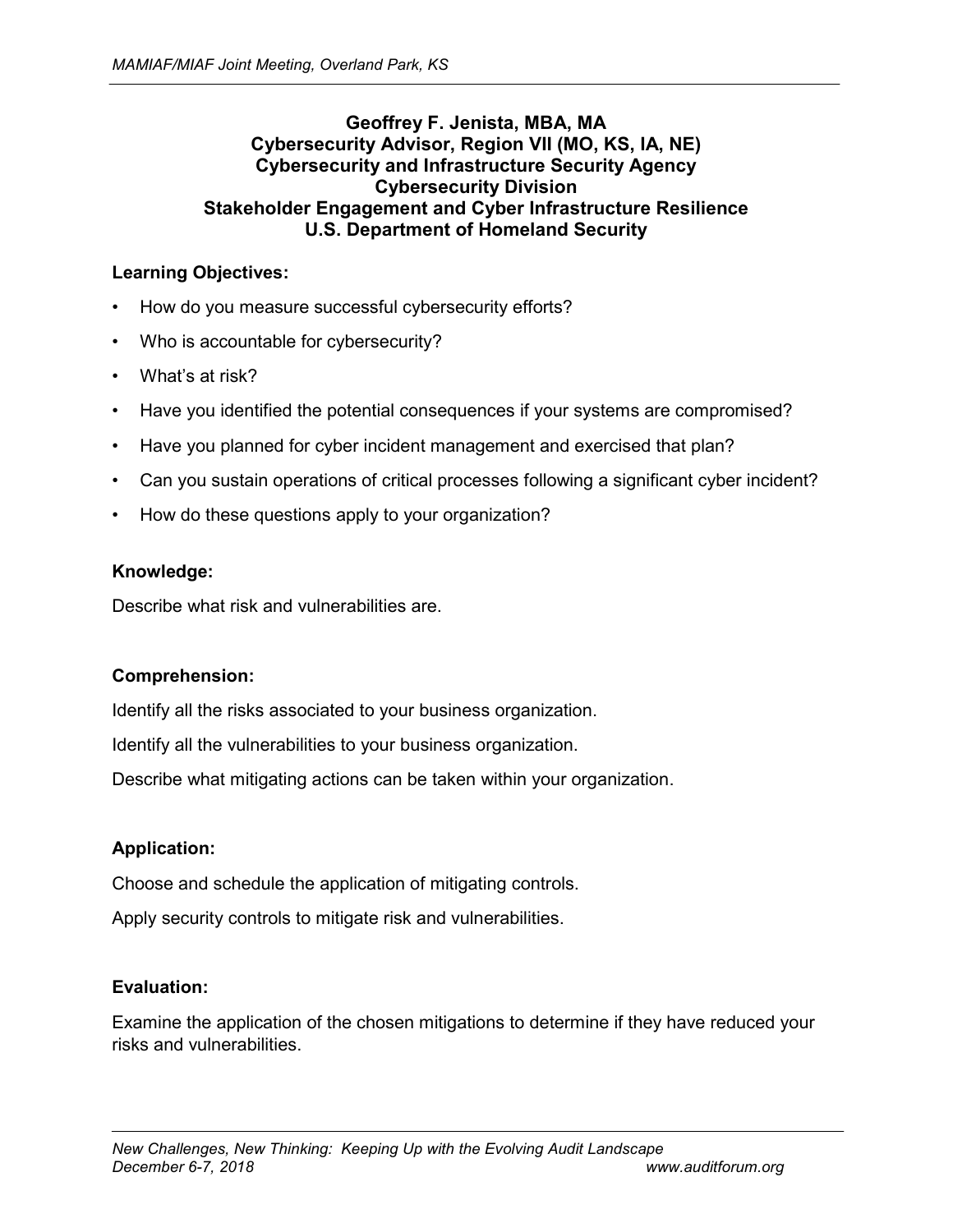# **Doug Gibson**

### Senior Auditor Office of the Inspector General U.S. Department of Housing and Urban Development (HUD)

The presentation will allow participants to

- know the laws that allow and require agencies to collect Federal debts and prevent improper payments;
- understand the steps that identified \$1.9 billion in ineligible loans; and
- consider how any Federal Agency can use the Do Not Pay office to collect debts and prevent improper payments.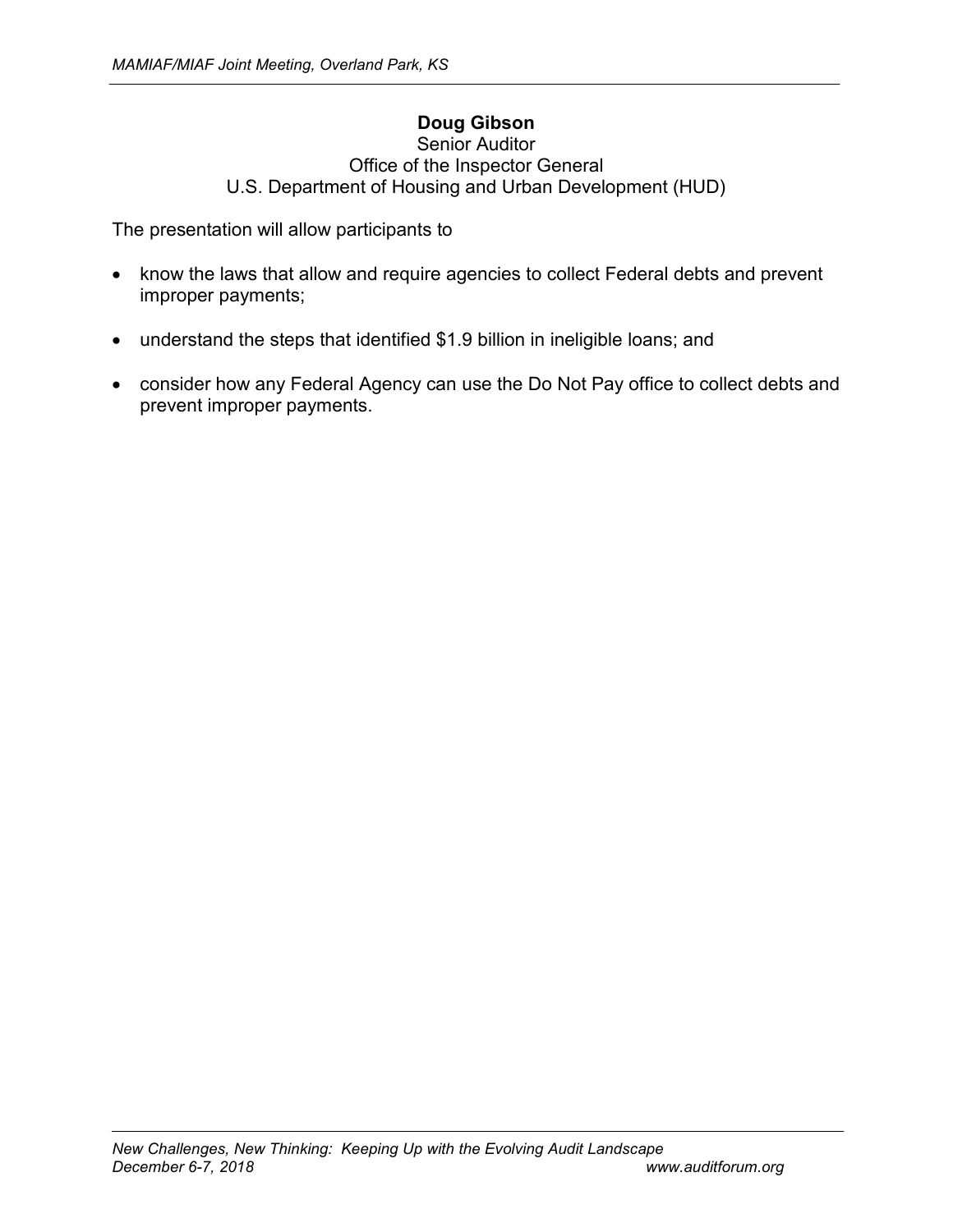## **Eric Roche** Chief Data Officer Office of Performance Management Office of the City Manager City of Kansas City, Missouri

The presentation will allow participants to learn how to quickly and easily improve data visualizations.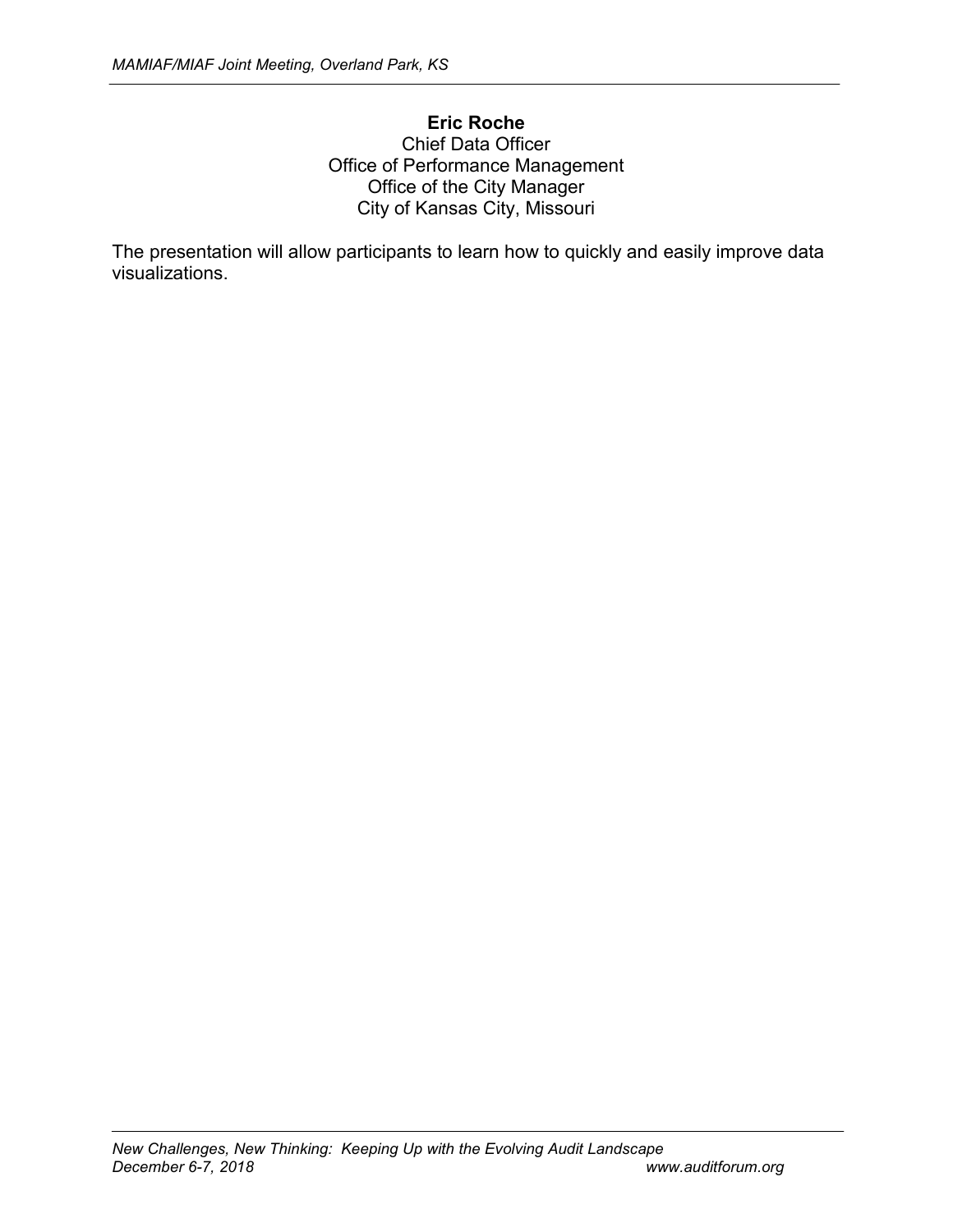## **Colin J. Fallon Senior Communications Analyst Forensic Audits and Investigative Service U.S. Government Accountability Office (GAO)**

At the conclusion of the writing workshop, participants should be able to

- identify key writing rules that underpin successful draft products;
- demonstrate how to apply those writing rules; and
- identify strategies for changing current writing behaviors to better ensure that they will remember to apply the rules before moving draft products forward.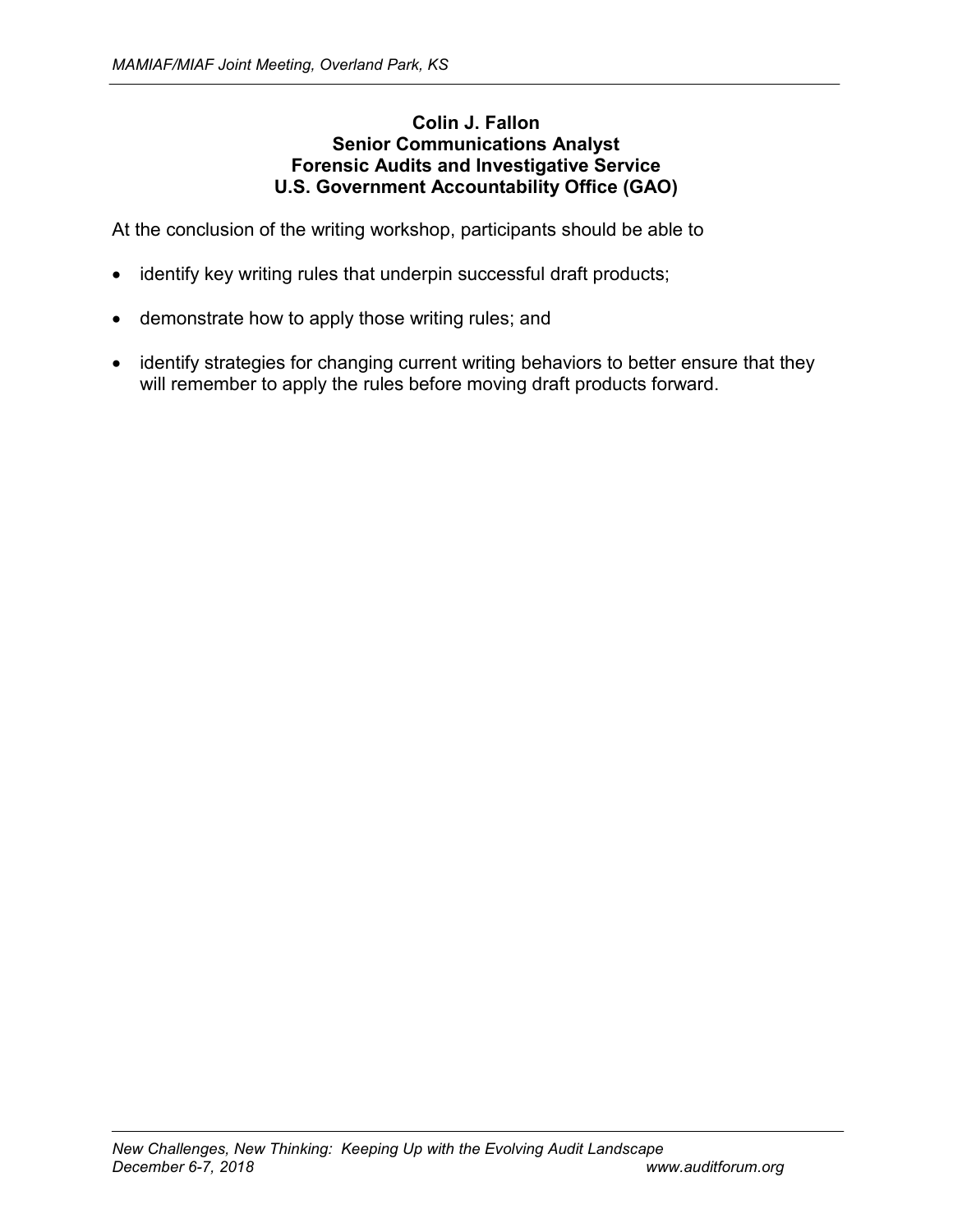# **Grant Simmons**

Assistant Director Financial Management and Assurance U.S. Government Accountability Office (GAO)

The learning objectives of the presentation are to provide practitioners with an update of the changes in requirements in the 2018 Yellow Book, as well as discuss key concepts found in the application material.